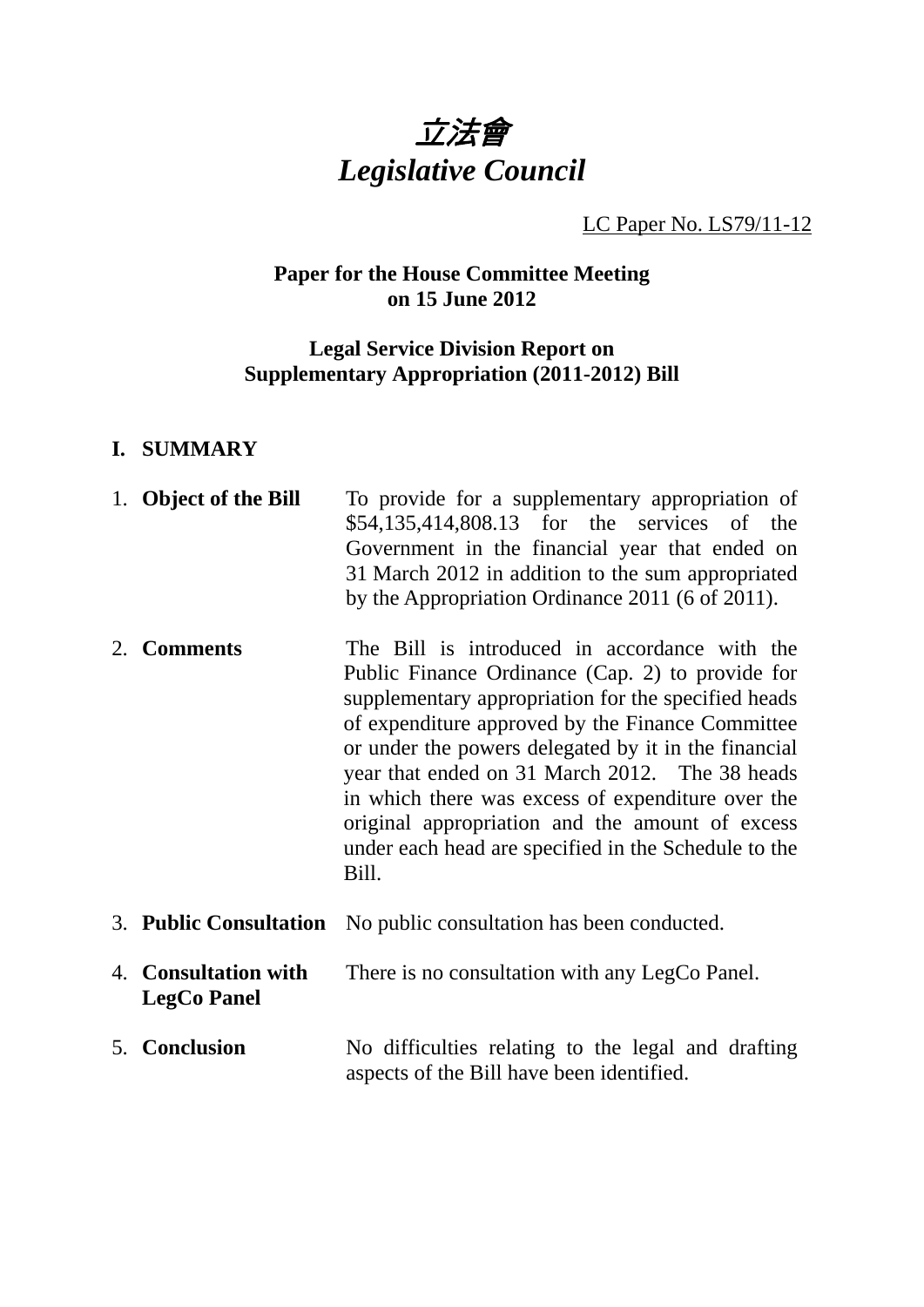### **II. REPORT**

### **Object of the Bill**

 To provide for a supplementary appropriation of \$54,135,414,808.13 for the services of the Government in the financial year that ended on 31 March 2012 in addition to the sum appropriated by the Appropriation Ordinance 2011 (6 of 2011) (the Ordinance).

## **LegCo Brief Reference**

2. TsyB H 00/710/1/0(C) Pt.3 issued by the Financial Services and the Treasury Bureau dated 6 June 2012.

### **Date of First Reading**

3. 13 June 2012.

#### **Comments**

4. The Ordinance was enacted in April 2011 to provide for the appropriation of a sum not exceeding \$333,909,154,000 from the general revenue for the services of the Government in the financial year from 1 April 2011 to 31 March 2012 under section 6 of the Public Finance Ordinance (Cap. 2) (PFO). Upon enactment of the Ordinance, the estimates of expenditure for the 2011-2012 financial year are deemed to be approved to the extent that they are provided for in the Ordinance and shall have effect from the first day of the financial year.

5. In the course of the 2011-2012 financial year, the Government has made changes to the approved estimates of expenditure with the approval of the Finance Committee or under the powers delegated by it in accordance with section 8 of PFO. Section 9 of PFO stipulates that if at the close of account for a financial year it is found that expenditure charged to any head is in excess of the sum appropriated for that head by the Appropriation Ordinance for that financial year, the excess shall be included in a Supplementary Appropriation Bill which shall be introduced into the Legislative Council as soon as practicable after the close of that financial year.